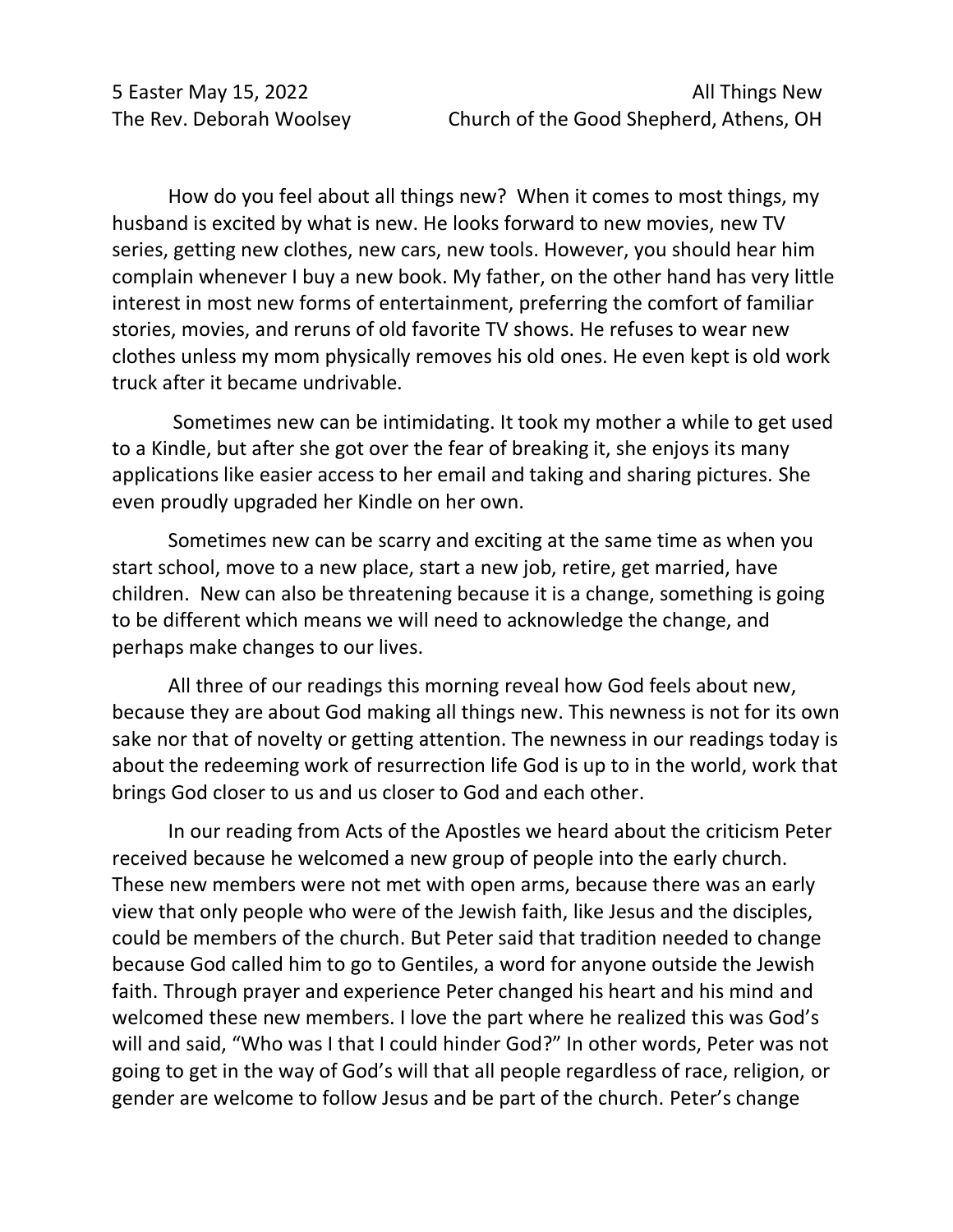helped change the hearts and minds of other church members to be more inclusive than they were before. This can be a good reminder for us modern followers of Jesus when we reflect on how we respond to changes we make in order to welcome and include people who want to be part of a church community.

In the reading from the Revelation to John we see more of God's vision and how God longs to make "all things new." This newness is expressed in the vibrant language of love, where God dwells with people, and God comforts us by gently wiping tears from our faces. Living so intimately with God means changes in our lives as we would want to end wars, economic injustice, discrimination, violence, oppression and all the ways we harm each other for the sake of greed and power. Such a vision brings to mind the part of the Creation story where people were walking with God in the cool of the evening in the Garden of Eden, reminding us humanity was created to be in companionship with God and each other.

This might be a surprising revelation for those who imagine this book of the Bible is about punishment and destruction. Perhaps such changes will feel like the end of the world to some, especially if they resist or fight the kingdom of God because it can make them feel threatened, or like they are losing something. Newness and change can be disruptive. But harm is not God's intention. Creating heaven on earth by healing what is broken is God's intention.

This brings us to today's Gospel, which we often hear on Maundy Thursday, during Holy Week because it takes place just before Jesus' arrest, trail, and crucifixion. At the Last Supper, after Judas had left to betray Jesus and set all those painful events into motion, Jesus gave his disciples a new commandment.

The commandment to love is as old as the Bible itself. We find the commandment to love God with our whole heart, mind, soul and strength and our neighbors as ourselves in the Old Testament. Jesus made the commandment new by changing it to loving people as he loved them. That is not easy to understand. Often, we interpret it to mean copying Jesus. But some of what Jesus did we simply cannot do. For example, we cannot resuscitate our friends after they die. I wonder if Jesus' new command is deeper than trying to replicate his life. I wonder if it is simply receiving the love of God, and letting that love change us and influence our behaviors and our choices, like how we spend our money, how we treat people, especially those we disagree with, to forgive instead of hold on to grudges or take revenge, to confess when we have been selfish and repent, to change, and let God and make us new every day so that we can share this love with all we meet.